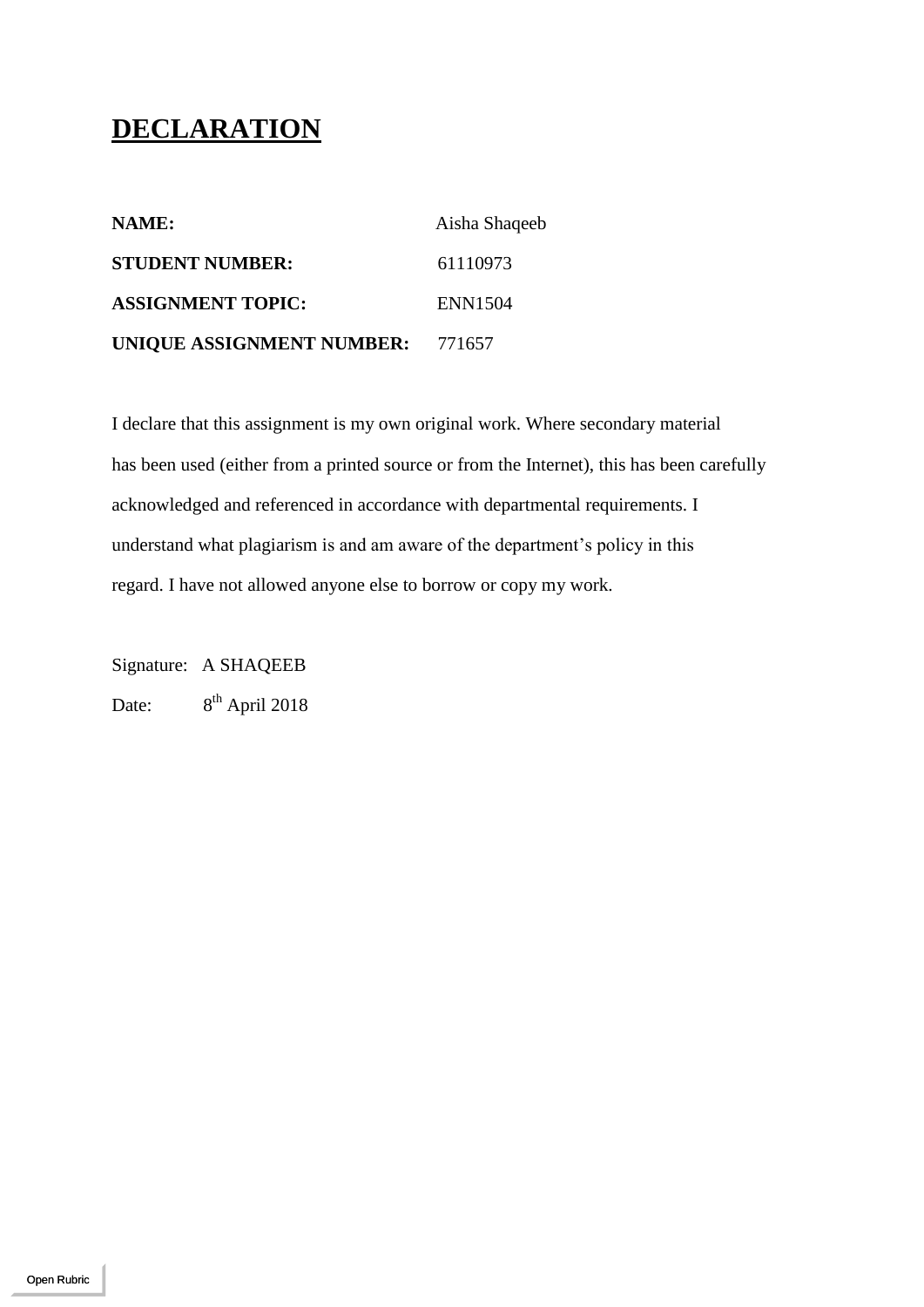## **INVESTIGATIVE REPORT**

## **REPORT ON AN INVESTIGATION INTO WORKING CONDITIONS OF EMPLOYEES AT RADICAL SOLUTIONS**

#### 1. Terms of Reference

On 12<sup>th</sup> February 2018, the management requested an investigation into the health and safety risks of the staff, and the impact it had on the morale, attendance and productivity in the workplace of Radical Solutions. A recommendation had to be submitted to the Executive Management Committee and a complete and comprehensive formal report to Mr N. Patlane, Chief Executive Officer, by  $30<sup>th</sup>$  April 2018.

Indicate that you were asked to compile a report in your capacity as Human Resources manager.

#### 2. Procedures

The Procedures followed in order to collect the necessary information were:

- 2.1 A questionnaire interrogating the working conditions of employees of Radical Solutions, measuring staff satisfaction, regarding the current health and safety risks in the workplace, was distributed to staff for completion.
- 2.2 Interviews and consultations were held with all the union representatives and shop stewards of the workers to establish the extent of staff complaints.
- 2.3 An investigation was conducted to establish whether such risks exist, by requesting documents from relevant departments and persons, to be analysed for each of the following aspects.
	- 1. Health and Safety risks
	- 2. Staff allocation and working hours
	- 3. Available office space
	- 4. Availability or lack of equipment and amenities
	- 5. Staff attendance and causes of resignations
- 2.4 A meeting was held with representatives of the Intel core Workers Union, to gather information on how they implement health and safety measures in the workplace and discuss possible changes in the health and safety strategy. Ms Lara Croft, from the Health Institute, assisted with analysis of the requisite rules and regulations.
- 2.5 A task team consisting of 8 staff members and 2 managers conducted a site inspection and observation, of the manufacturing division in Radical Solutions.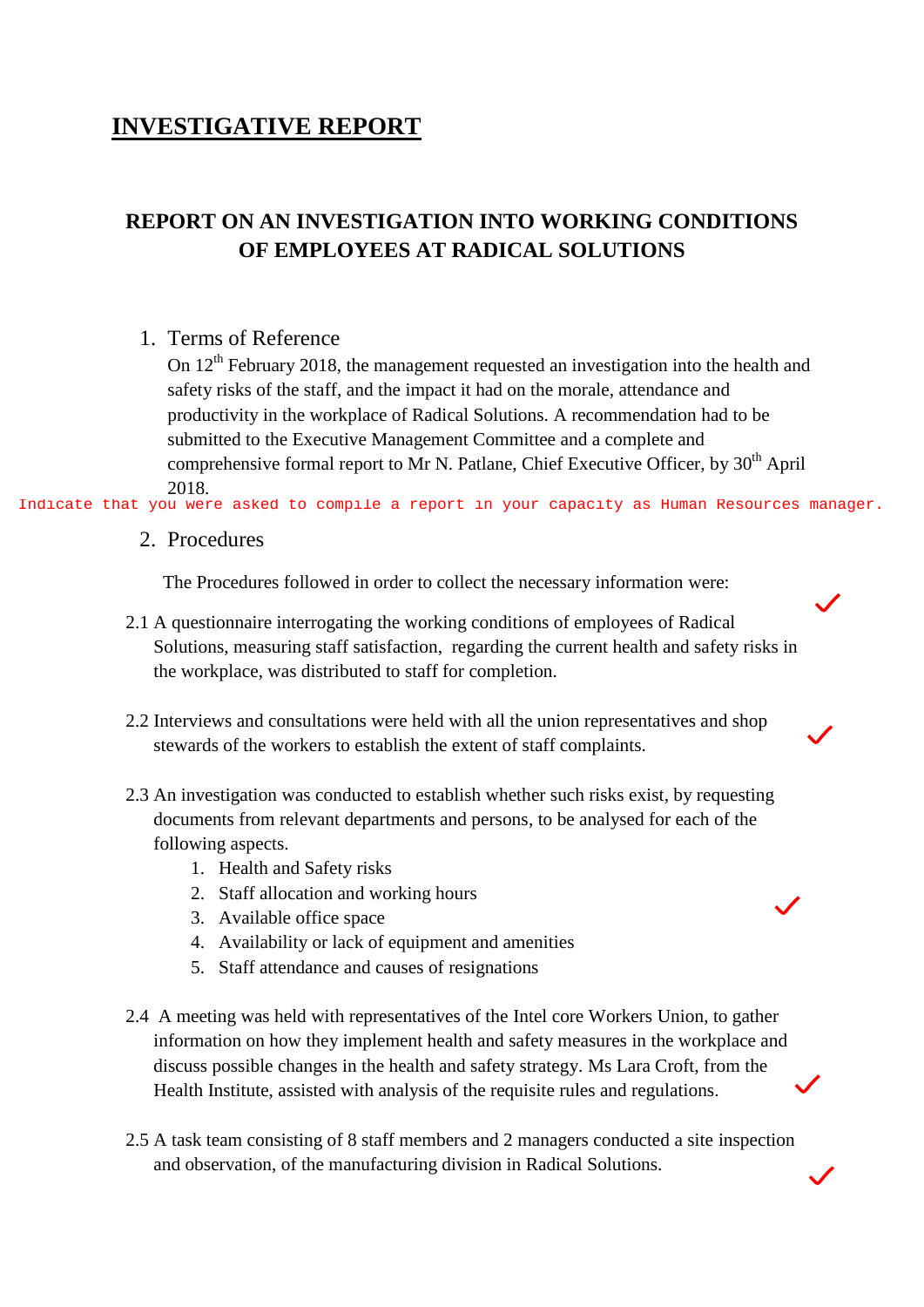2.6 Mr James Donovan, a marketing expert was consulted to obtain opinions for reasons on low employee morale. Employees were interviewed directly to establish reasons for poor staff attendance, resignations and dislike for their jobs.

#### 3. Findings

Based on the procedures listed above, the following was found:

3.1 From the completed questionnaires received, 80% expressed total dissatisfaction with the health and safety measures in the workplace. Moreover, 13 % indicated that they were moderately satisfied with the level of services offered and the remaining 7% were not interested. Most importantly all members indicated they were dissatisfied with the quality of health measures in the workplace.

3.2 The union representatives stated that staff complaints were numerous regarding cleanliness, minimal office space, lack of necessary protection equipment and amenities.

3.3 The investigations revealed the absence of an appropriate set of rules and regulations regarding health and safety measures in the departments. Excess working hours with no pay in certain divisions, was evident. It was also noted that minimal office space, lack of personal protection equipment, hindered the working process. An absence of strict attendance rules, and lack of paid leave issued for staff members was noticed.

3.4 Intel core workers union has implemented extraordinary health and safety procedures and 12 of 15 companies have adopted their safety measures in their workplace. Ms Croft's service of assistance with rules and regulations has been appreciated in several companies.

3.5 The task team observed that the manufacturing area, which is in full view of the managers desk, was untidy and rather risky to be around due to various malfunctions. During lunch hour, the cleaning staff was sparse and the employees were irresponsible with consuming food and washing hands, due to lack of water in the washrooms and sinks. Improper disposal of garbage resulted in a foul smell in the working space. Certain doors and cupboards needed repair along with the lift under construction, due to negligence of staff. The company had last updated its health and safety policies in 2000 and staff members were not trained well in their incompetence<br>jobs. Lack of office space resulted in incompetency of staff members and contributed towards poor cleanliness.

3.6 According to Mr Donovan, lack of team spirit and motivation resulted in poor performance of employees. The unfriendly working environment, absence of an onsite wellness programme, and lack of equipment resulted in inefficient functioning. Late working hours lead to difficulty in obtaining transport in the night, and late payment of salary along with lack of promotions, were claimed the main reasons for continuous resignations.

### 4. Conclusions

From the findings above, the following conclusions were reached.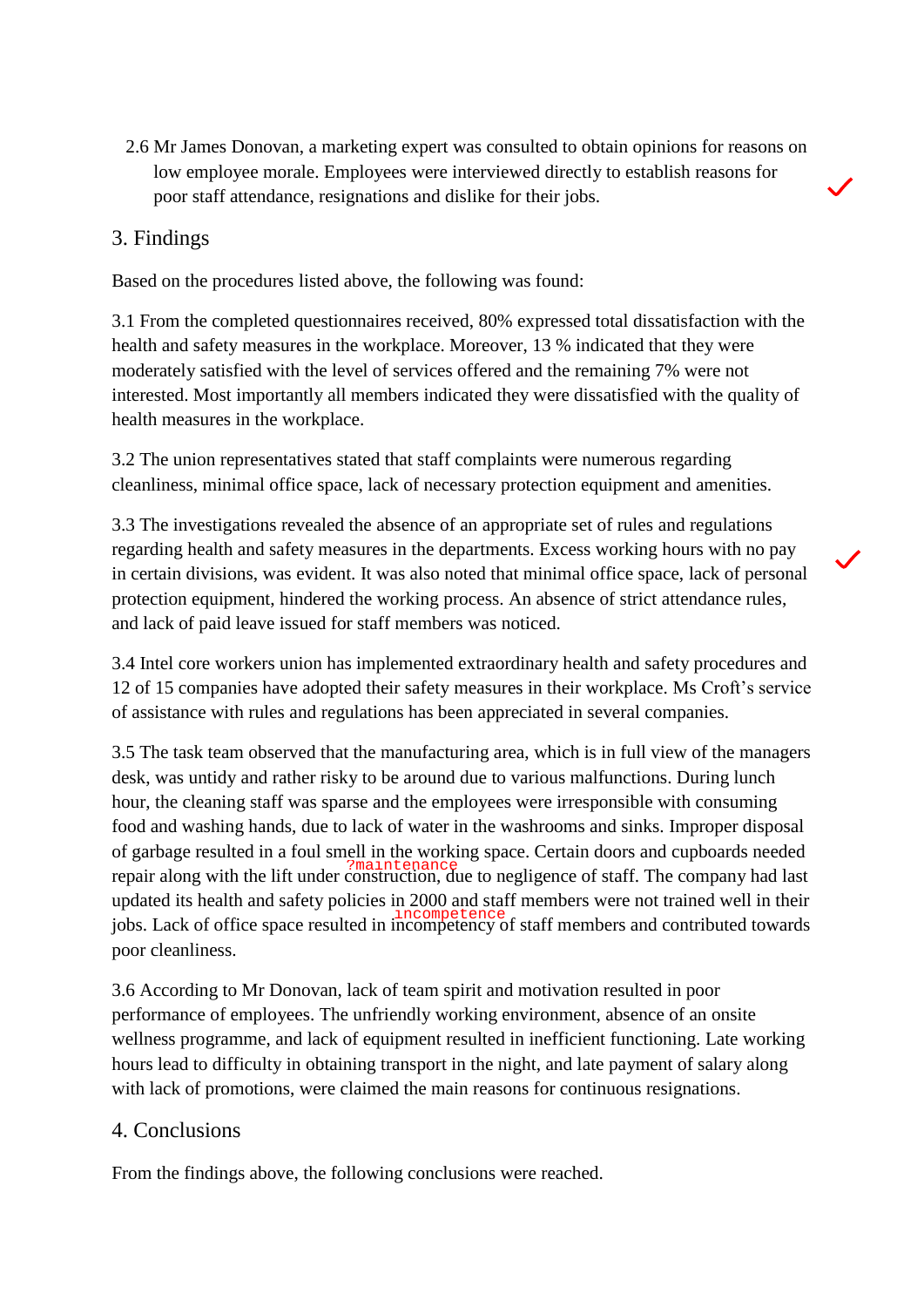4.1 It is evident that the complaints received from the staff regarding health and safety risks in the workplace are accurate.

4.2 Based on the on-site meeting with Intel core workers union, Ms Croft and Mr Donovan, there is sufficient demand and need for Radical Solutions, to consider proper safety and health measures in the working place. State this as an assessment rather than a prediction.

4.3 Adapting strategies of safety and health measures by enacting rules and regulations as well as installing adequate protection equipment and space in the working area, will result in a more efficient service and productive outcome. as this

4.4 Enacting strict safety and health measures will also mean that, staff will have access to necessary facilities and will attend work punctually, due to a safer and efficient working environment, thereby resulting in productivity.

and this

#### 5. Recommendations

5.1 The company should consider, reducing working hours to 8 hours a day and they should set up an employee's wellness programme. employees'

5.2. It is recommended that Radical Solutions requests for health maintenance services, for a safe working environment and necessary equipment be bought, for renovations in the working space. sentence structure

5.3 Relevant companies should include in their proposals, the costs of health maintenance and renovations for installing necessary amenities and fittings, in the working space.

5.4 The company should obtain the services of health and safety specialists. Furthermore, the staff members should be trained through an expert in their respective fields.

*S. Aisha*  Aisha Shaqeeb Human Resource Manager

 $14<sup>th</sup>$  April 2018

You have introduced good, relevant content and have structured the report logically. Well done.